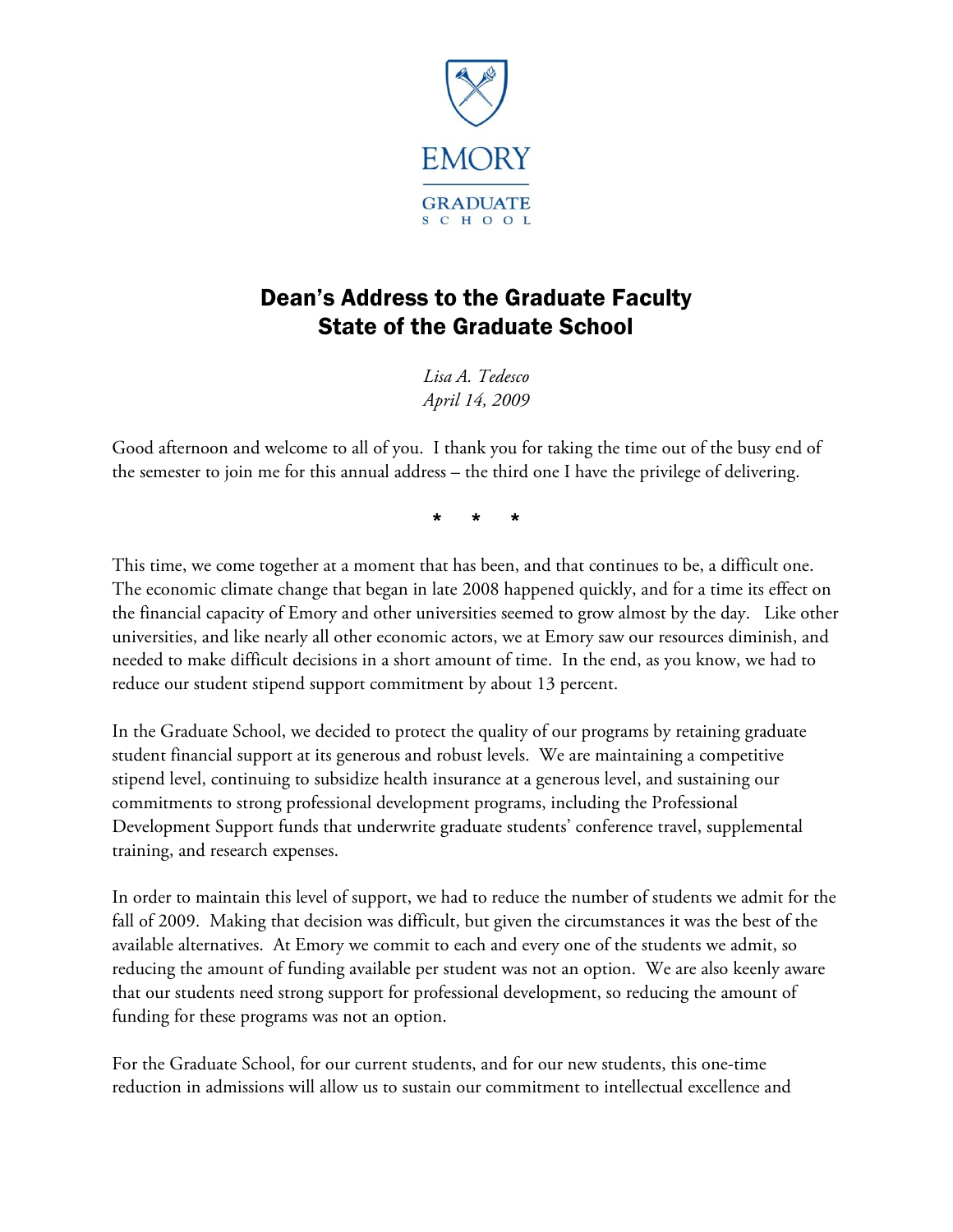professional preparation, and will best position us to maintain our trajectory of growth with excellence into the future. We fully anticipate that admissions for fall 2010 will return to near the 2008 level.

\* \* \*

This is a good opportunity to take a moment to look at where we are, from a bit of a distance, and against a longer time frame.

The nature of graduate student stipend commitments meant that a 13 percent reduction in student stipend support, implemented in a one-year time frame, effectively had to come from one place and one place only: the entering cohort of graduate students. That, of course, has magnified its impact on our lived experience.

Assuming, for a moment, that we face a flat budget for stipend support, over time the same size reduction will be spread over more and more cohort years, so each cohort will absorb less and less reduction. In other words, even if budgets stay flat, we will be able to increase the size of our first year cohorts, until we reach a situation where we admit 87 percent of the number we admitted for the fall of 2008.

And let's also remember that we are absorbing this up-front reduction against a backdrop of persistent growth in graduate education at Emory. We can see this persistent growth if we look at enrollment numbers comparing fall of 2003 with the fall of 2008. Overall, our 2008 enrollment was 113 percent of our 2003 enrollment.

When we break the overall number down, we find some unevenness, but no shrinking: depending on how one breaks the numbers down, some areas are flat, and some are growing. For example, the 2008 enrollments as percentages of the 2003 enrollments by division are, for humanities, 98 percent; for social sciences, 103 percent; and for natural sciences, 130 percent. Comparing the same two years, looking at programs by unit where faculty predominantly hold their appointments, gives us this view: Business, 200 percent; College of Arts and Sciences, 98 percent; Graduate Division of Religion, <sup>1</sup> 104 percent; Health Sciences, <sup>2</sup> 141 percent. (Appendix A shows these numbers as tables and graphs.)

Using 2003 as the comparison has special significance: the subsequent year saw the implementation of the Arts and Sciences funding plan, when almost all humanities and social science programs reduced enrollment in exchange for higher stipends and a health insurance subsidy. One would expect to see that those programs shrunk between 2003 and 2008.

 $\overline{a}$ 

<sup>&</sup>lt;sup>1</sup> Candler School of Theology and College of Arts and Sciences

<sup>&</sup>lt;sup>2</sup> Rollins School of Public Health, School of Medicine, and Woodruff School of Nursing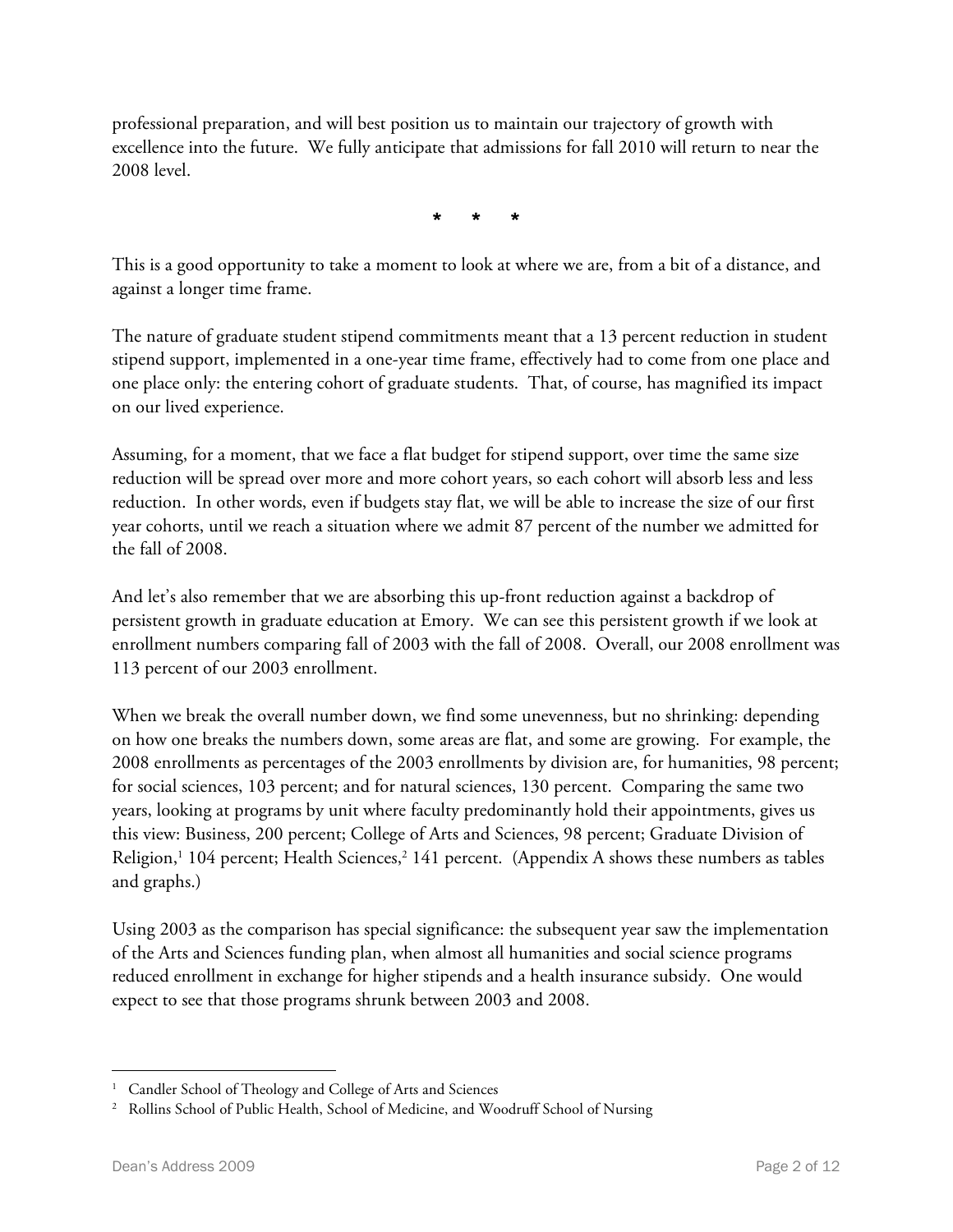In fact, when we look at those programs on their own, we see that the Arts and Sciences enrollment has recovered to 2003 levels. In 2008, those programs as a group enrolled 99 percent of their 2003 cohort. (In 2003, those 14 programs enrolled 697 students; in 2008, they enrolled 692.) This recovery is not entirely even, so some programs are still smaller than in 2003 while others are in fact larger. But overall, against the background of the Arts and Sciences reduction, the flat curve to 2008 represents growth.

My message here is simple: graduate education at Emory has a history of growth. That growth does not always come with fanfare and big announcements, as far as I know, no one proclaimed that the Arts and Sciences reductions ended, yet growth is a continuous and persistent fact. It reflects an abiding and unwavering commitment to a core activity of any major research university: the training of new generations of scholars and intellectual leaders.

\* \* \*

Of course we are not as interested in looking back as we are in looking ahead. As universities consider how to adapt to new economic realities, many are starting to talk about "getting back to 90 percent" – about planning for a future where the institution will be 90 percent of its size before the economic changes of late 2008. Emory may be one university that needs to think this way.

Does this mean doctoral education should strive to "get back to 90 percent"? I will argue "no." Becoming somewhat leaner overall, as a university, does not mean shrinking every part equally. It does mean paying even closer attention to how we use university resources to get the most strategic value. And in that consideration, doctoral education has a distinctive place in a research university. Vibrant doctoral programs are fundamental to the university's intellectual identity and reputation, essential to the recruitment of faculty across all units, and crucial to meeting needs for instruction and research assistance.

I would not be standing here as the Dean of the Graduate School, and you would not be sitting here as graduate faculty, if we were not committed to the centrality of doctoral education to the mission of Emory. We don't need convincing. But we do need to make our case, by articulating clearly all that doctoral education accomplishes for and contributes to Emory, and by sustaining a level of excellence in our programs that exemplifies the best that doctoral education can be.

For the foreseeable future, we – the Graduate School, Emory University, higher education – will be operating in a context where the pressure on resources is greater than it was before, and where it is incumbent on us to protect our resources and to strengthen the foundations that will enable us to capture more resources.

\* \* \*

So how do we maintain and exceed 90 percent?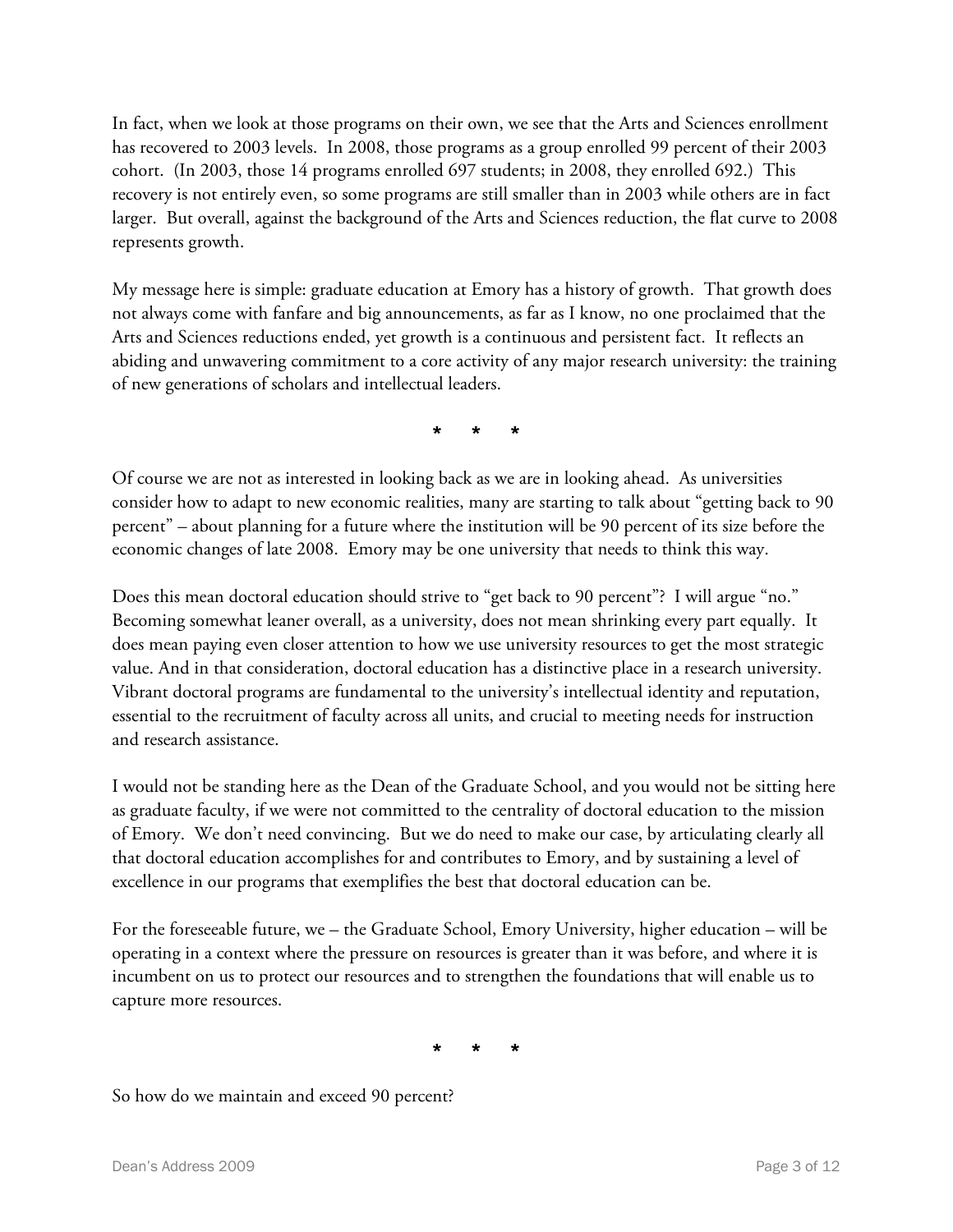First, we must understand clearly that graduate education is a partnership, between the central university leadership, the Graduate School, and the units that collaborate with us to offer doctoral programs. Last year, I devoted a large part of this address to the funding of doctoral education, and to the new funding structures designed to support doctoral programs and graduate students, and you have heard more about that during the course of this year.

This year's reductions in admission are a painful lesson that the change we began to phase in this year was long overdue. We cannot delay the full implementation. Our situation is not simply a matter of funding amounts, though that is important, but more fundamentally a matter of planning and priorities. Doctoral education in all its facets must be an integral component of the strategic and budgetary planning across the units that seek to sustain vital graduate programs in their areas.

Second, we must explore and exploit ways of funding graduate students that can augment the stipend support budget. The chief source of such funding is grants, and we lag behind our peer institutions. We need to fund more students through research grants, training grants, and other external sources.

It is clear that external funding supports growth. Our 2003 versus 2008 comparison shows that in programs that do not use external sources to support graduate students, our 2008 enrollment is 99 percent of our 2003 enrollment – essentially flat. In programs that do use external sources to support graduate students, our 2008 enrollment is 127 percent of our 2003 enrollment, a substantial amount of growth. (See Appendix A.)

In fact, let me take this opportunity to thank those faculty members who have worked to obtain grants and to fund graduate students using those grants. Their hard work deserves recognition for the contribution it makes to the growth of graduate education at Emory, and their commitment to graduate students in the current climate of uncertainty about future funding is especially salutary. These colleagues work predominantly in the natural and life sciences, but there are exceptions. The Graduate Division of Religion is funding a number of students on a grant, and both the Art History program and the Division of Educational Studies did the same over the course of several years.

Aside from grants of different types, we must consider how we might capture new revenue streams that can be used to support doctoral education. Modest commitments to master's programs are an option in some areas, and more uniform capture of **non-PhD** tuition is another.

These changes are neither quick nor easy. But they are essential to creating the kind of robust funding structures that will enable graduate education at Emory to thrive in a climate of increased pressure on resources.

\* \* \*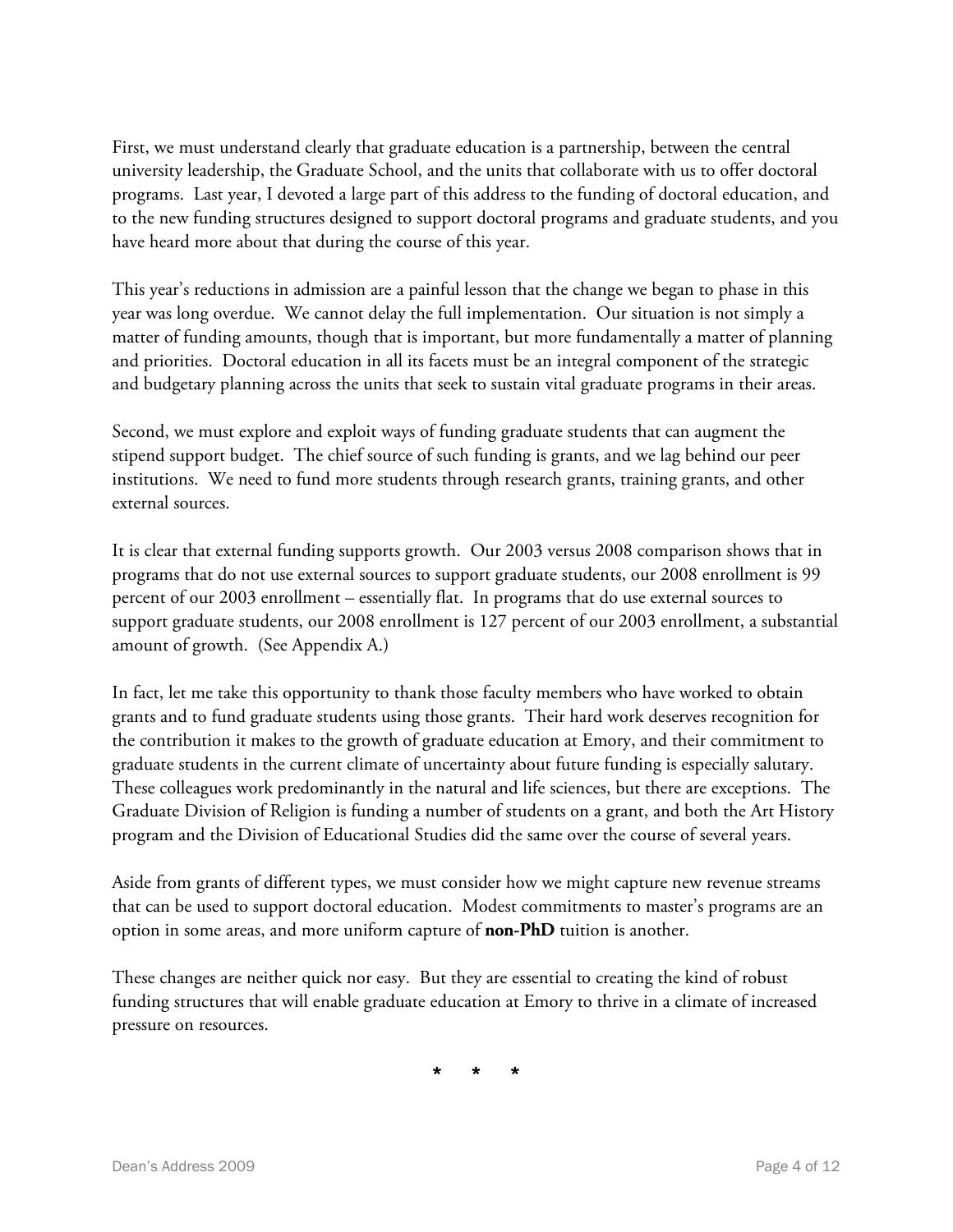We will also need to increase the pace and intensity of our self-reflection: are we doing what we need to do in the best way possible? How can we realign resources, and dedicate new resources, to build on our strengths and address our weaknesses?

This is a task that involves all of us. To help, I have created an advisory committee composed of faculty from across the segments of schools and departments that collaborate with the Graduate School in operating doctoral and masters' programs. That committee will provide guidance for future directions, especially those that will require meaningful and significant involvement of faculty in planning and policy directions that may ultimately require decisions made through the Graduate School Executive Council. As higher education reshapes itself and as research universities project themselves budgetarily smaller for the future, how we at Emory grow in stature, size, and contribution is crucial to our own competitive edge. This group will come together to critique ideas about our common future within and among fields. How ideas for planning in one area might influence other areas of the Graduate School will be important considerations. We will principally examine the Graduate School budget, outcomes data for planning purposes, and innovative approaches to ensure our distinction going forward. (The members of the committee are listed in Appendix B.)

Let me be specific about two things that will be on the table.

In the process of deciding how to implement the reductions in the incoming class, we met with DGSs and department chairs from nearly all our programs. The conversations focused on a range of program data, but circumstances made the collection and examination of the data not as thorough as necessary for future, long term, planning. From this spring's reduction planning exercise, we all learned we need an established set of indicators that we can all refer.

Consequently, one important item on our agenda is to develop a working set of indicators on the capacity, quality, and health of our graduate programs.

**Capacity indicators** will provide evidence for judgments about how many graduate students a program can and should train. These indicators may include examinations of:

- faculty time and commitment to enable sustained leadership for graduate students and program management;
- research-active faculty members, with an appropriate distribution of expertise, to serve as mentors and advisors to advanced graduate students; and
- faculty members, with an appropriate distribution of expertise, to cover both required courses and seminars.

**Quality indicators** will provide evidence for judgments about the level of excellence in graduate training a program sustains. These indicators may include examinations of: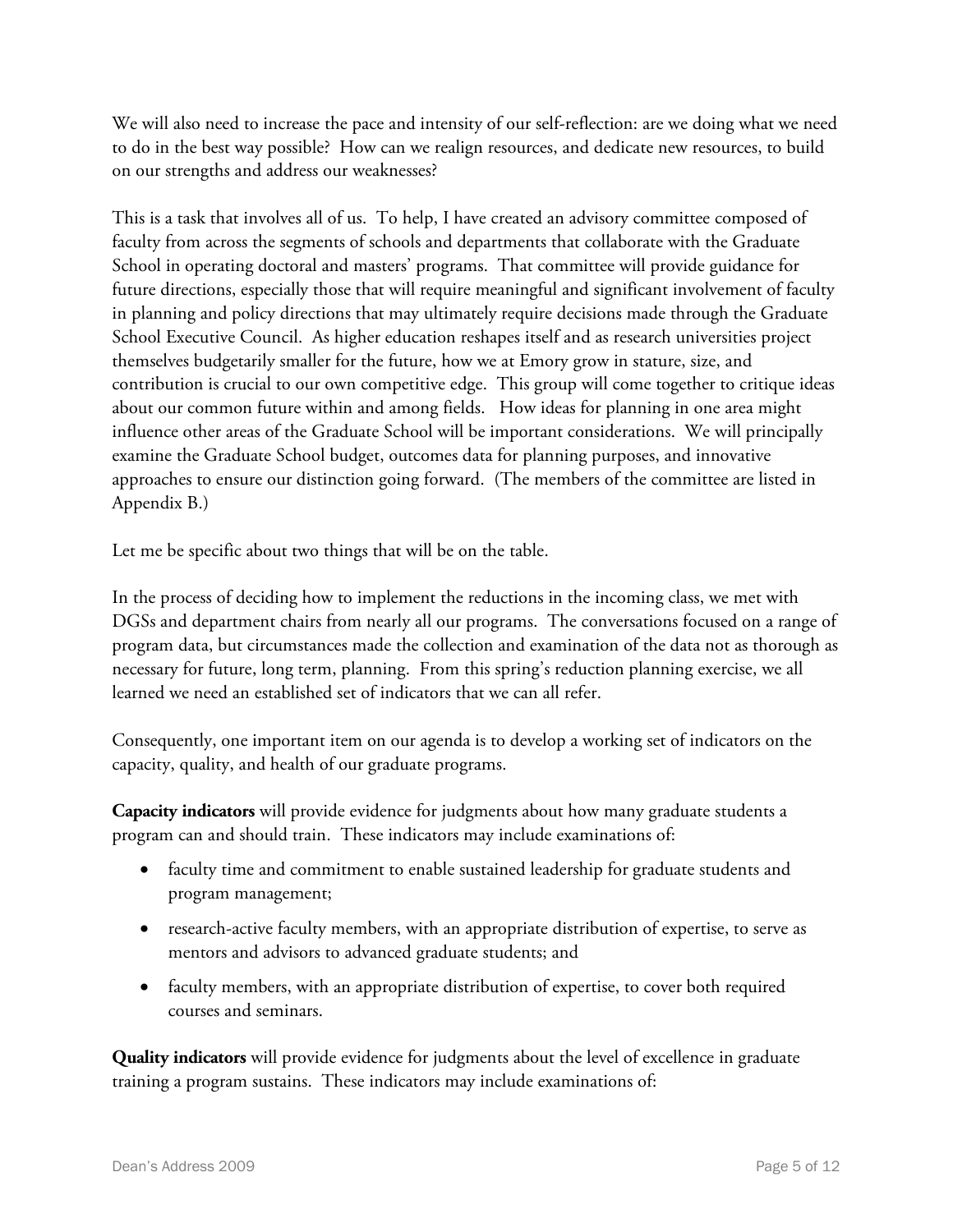- faculty scholarly productivity and professional prominence;
- program alignment with broader University resources and opportunities; and
- level of success in recruitment, including diversity recruitment, and placement.

**Health indicators** will provide evidence for judgments about how well programs function as educational units. These indicators may include examinations of:

- student progress, considered in terms of timely achievement of appropriate markers of success;
- internal review and assessment processes; and
- professional development resources for students.

Developing this set of indicators will undoubtedly come up against knotty problems and will face limitations. Programs in different fields will surely need somewhat different sets of indicators, and no set of indicators will tell the whole story about any program. Nevertheless, this is an essential task – central to sustaining the transparency and predictability we all need to be good stewards of the resources entrusted to us.

Another important issue will be to consider the organization of graduate education.

In large part, Graduate School programs map one-to-one onto departments in other units, from Comparative Literature to Epidemiology. But this is not the only model, and we know that programs can work in other ways as well. The GDBBS and the GDR are two outstanding examples. We also know that many of our faculty and students find their intellectual homes in and through cross-departmental programs, ranging from Jewish Studies and the Center for Mind, Brain and Culture to the Computational Life Sciences initiative and the Center for Health, Culture and Society, a program both we and the Rollins School of Public Health remain committed to.

Existing structures raise an important question. How do we recognize, in administrative structures, the fact that the intellectual life of graduate education is often not compartmentalized into the departments/programs we now have?

This year, we worked with faculty in the Jewish Studies program to pilot a new kind of fellowship that recognizes this fact. The Jewish Studies program proposed to us to suspend their master's degree program, and instead use their funding to support top-up fellowships in Jewish Studies, both for incoming students and for students already here. This is a new model for Emory, one that ties regular graduate student funding, as opposed to a completion fellowship, to a substantive area of inquiry that is not itself a degree granting program.

We need to broaden the thinking that led to this pilot project. We need to consider, quite broadly, whether the one department/one program model is the best use of graduate education resources,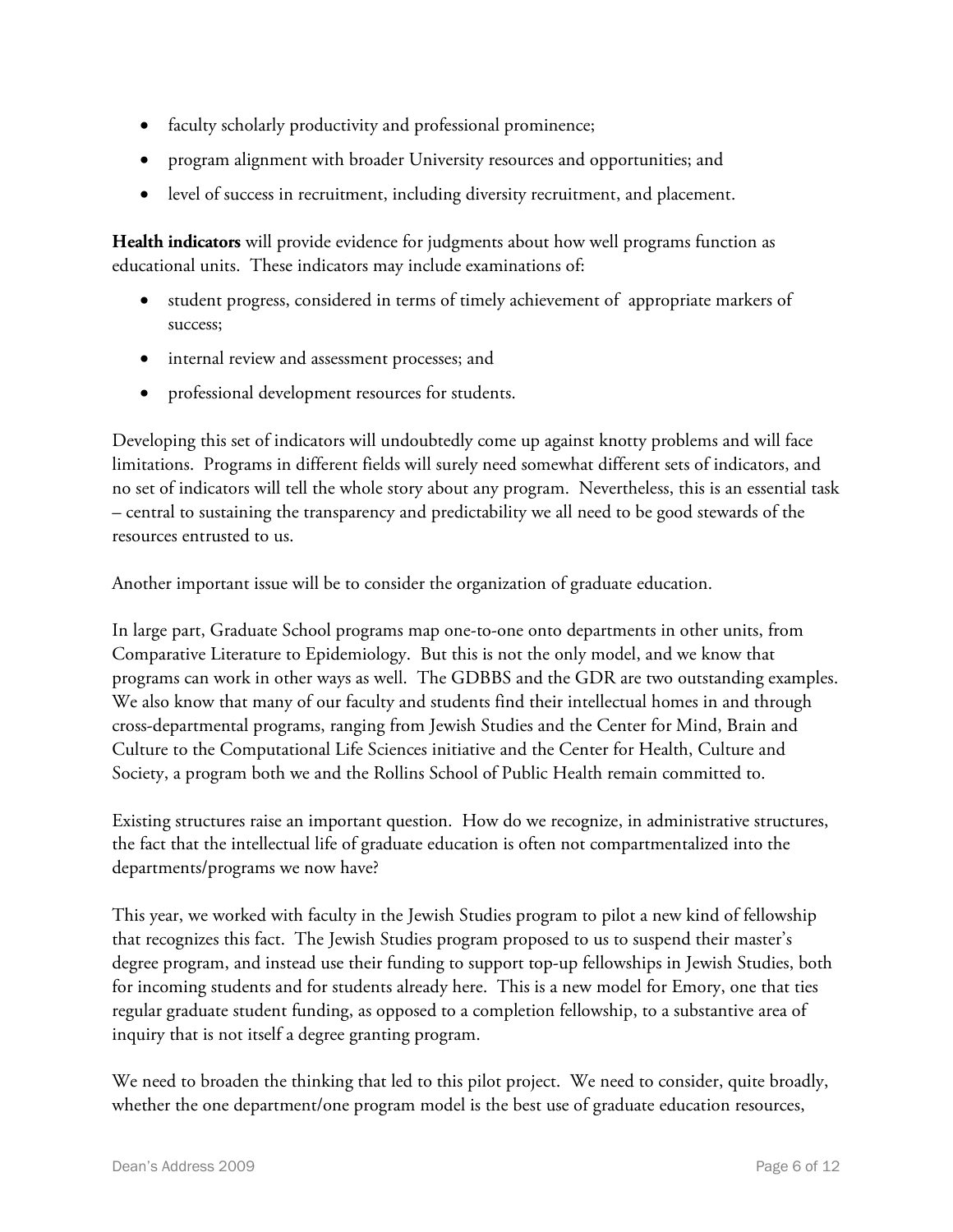both from an efficiency and stewardship point of view, and from an intellectual vitality point of view. How do we best organize the processes of admissions, funding, and education in a way that comports with the intellectual resources, opportunities, and vitality that make Emory what it is?

The 2008-09 advisory committee will be a first step in considering these large questions. We will undoubtedly ask many who are not members of the committee to contribute their expertise and experience. These are, again, thorny questions, but also, again, questions we cannot postpone asking.

With commitments from our partners, with a willingness to consider creatively how we do business, and with guidance and involvement from faculty, we will ensure that Emory continues its trajectory of growth in graduate education.

\* \* \*

This leads me to one further issue, one component of the motivation for asking questions about the organization of graduate education: intellectual community. How do we promote, sustain, enhance and nurture the intellectual communities we do have as well as the ones we aspire to have. Intellectual community should always be a primary concern of any graduate school or program, and it is raised with special urgency when a cohort is smaller and critical mass becomes an issue.

I can't resist reading a short passage from a column published in the *Chronicle of Higher Education* on – of all days – April 1, purporting to be a memo written in 2020, looking back at the changes brought about by "the great crash of 2009."

Universities stopped paying for conference travel. After a wave of armed protests, professors began talking with their colleagues at nearby universities. Study groups formed. Now, instead of performing their work at a national meeting for an audience of 10, professors find themselves in heated discussions with people from the college across town — people they never would have met under the old system. Regional schools of thought have formed. New ideas are being generated. The only Thai restaurant in Grinnell, Iowa, now thrives, packed with academics who can no longer afford to fly halfway around the globe to eat with similar colleagues in similar Thai restaurants in Boston and London. (Angela Sorby, "Looking Backward: How the humanities survived the great crash of 2009", [http://chronicle.com/jobs/news/2009/04/2009040101c.htm?utm\\_source=at](http://chronicle.com/jobs/news/2009/04/2009040101c.htm?utm_source=at&utm_medium=en)

[andutm\\_medium=en\)](http://chronicle.com/jobs/news/2009/04/2009040101c.htm?utm_source=at&utm_medium=en)

Pretty funny stuff! I highly recommend the rest of the column – you'll enjoy it.

I don't mean this as a flippant response to concerns about intellectual community, and the passage contains a note of seriousness we need to consider. I for one am not thinking that it would be a good thing if Emory stopped paying for conference travel, and I am well aware that today's academic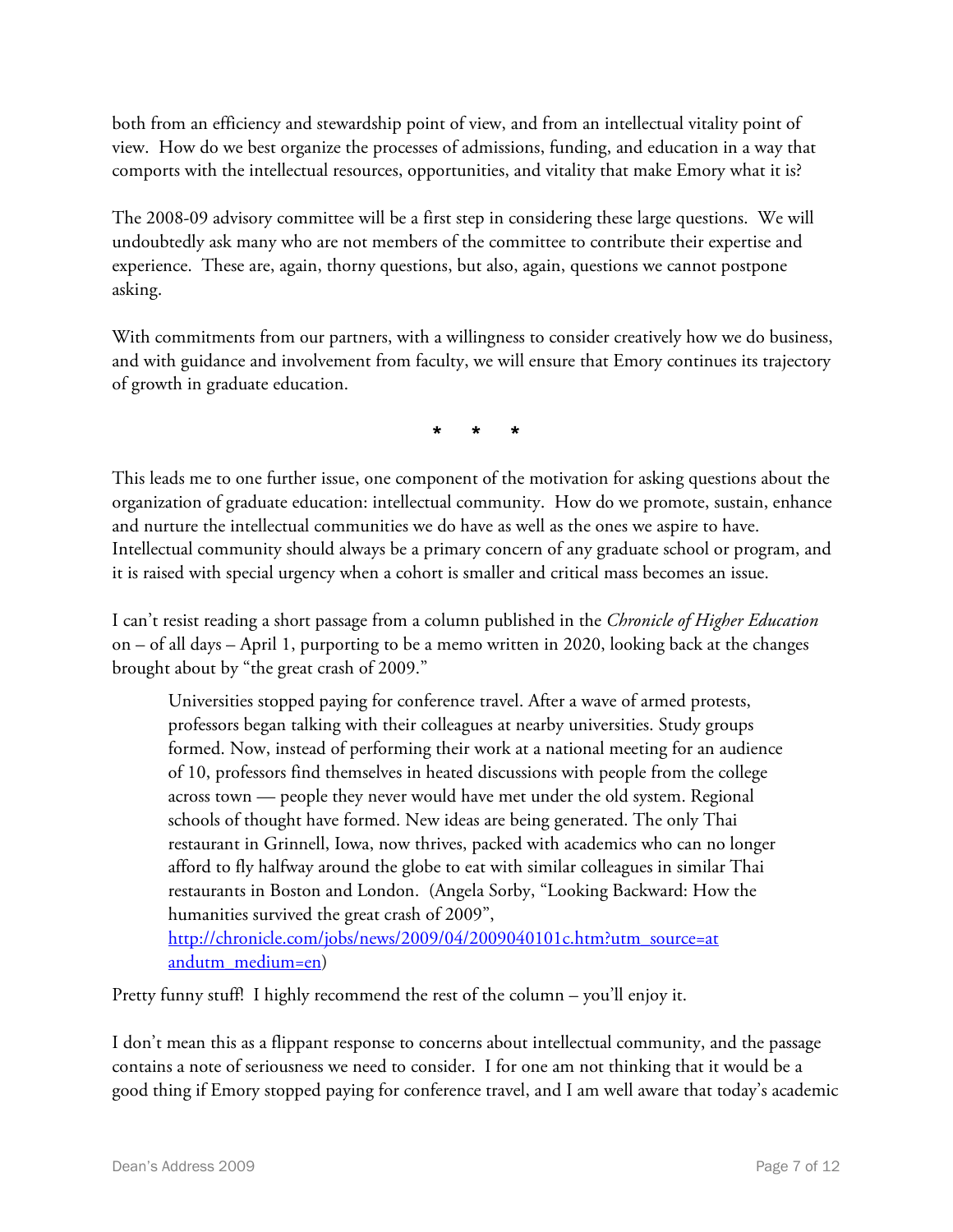communities are international in nature. That is a good thing, and we must protect our ability to maintain such connections.

But I believe we have, right here at Emory, in Atlanta, and in the region, a high degree of resources for intellectual community.

We have, sometimes, more students than we think in our programs. Only, once they reach the candidacy stage they sometimes drift away into library carrels and remote studies. Indeed, even in the sciences, there are intellectual community challenges as students move from coursework to laboratory focused activity. How do we engage our students in intellectual communities that span the spectrum of their careers at Emory?

I am confident that some among us, some programs, some centers and institutes, do this and do this well. But I also hear this voiced as a concern, especially this year. So how can we make our intellectual communities a more central focus of concern, and share the practices that work well to sustain them?

We have, in programs that share some substantive focus and methodological concerns, a good number more students at similar stages of their training than we might realize. Crossing the boundaries created by fields and disciplines to connect in fruitful ways requires creativity, patience, and a willingness to take a chance on something new. How do we engage each other – as faculty and as graduate students – in intellectual communities that connect small islands of shared concern into greater communities that embrace both similarities and contrasts?

Once again, I am sure that some of us do this, successfully. Let's work together to share those successes and build more vibrant, cross-disciplinary communities. Working within a context of diminished resources, and striving nevertheless to establish a case not only for maintaining all that we have but even for growth requires, **first** of all, making the best creative use of what we have.

\* \* \*

Here I come to one more abiding lesson from this winter and spring.

If it was not clear before, it is abundantly clear now, that we have a faculty that is passionately committed to graduate education. It is clear that graduate education is at the core of the professional identity of a large cadre of faculty members from around the university. Even in your other capacities, as undergraduate teachers, researchers, health care providers, artists, and so on, your role as teachers and mentors of graduate students is a defining presence.

I feel your passionate commitment every day. In fact, there are days I wish I didn't feel it quite so much.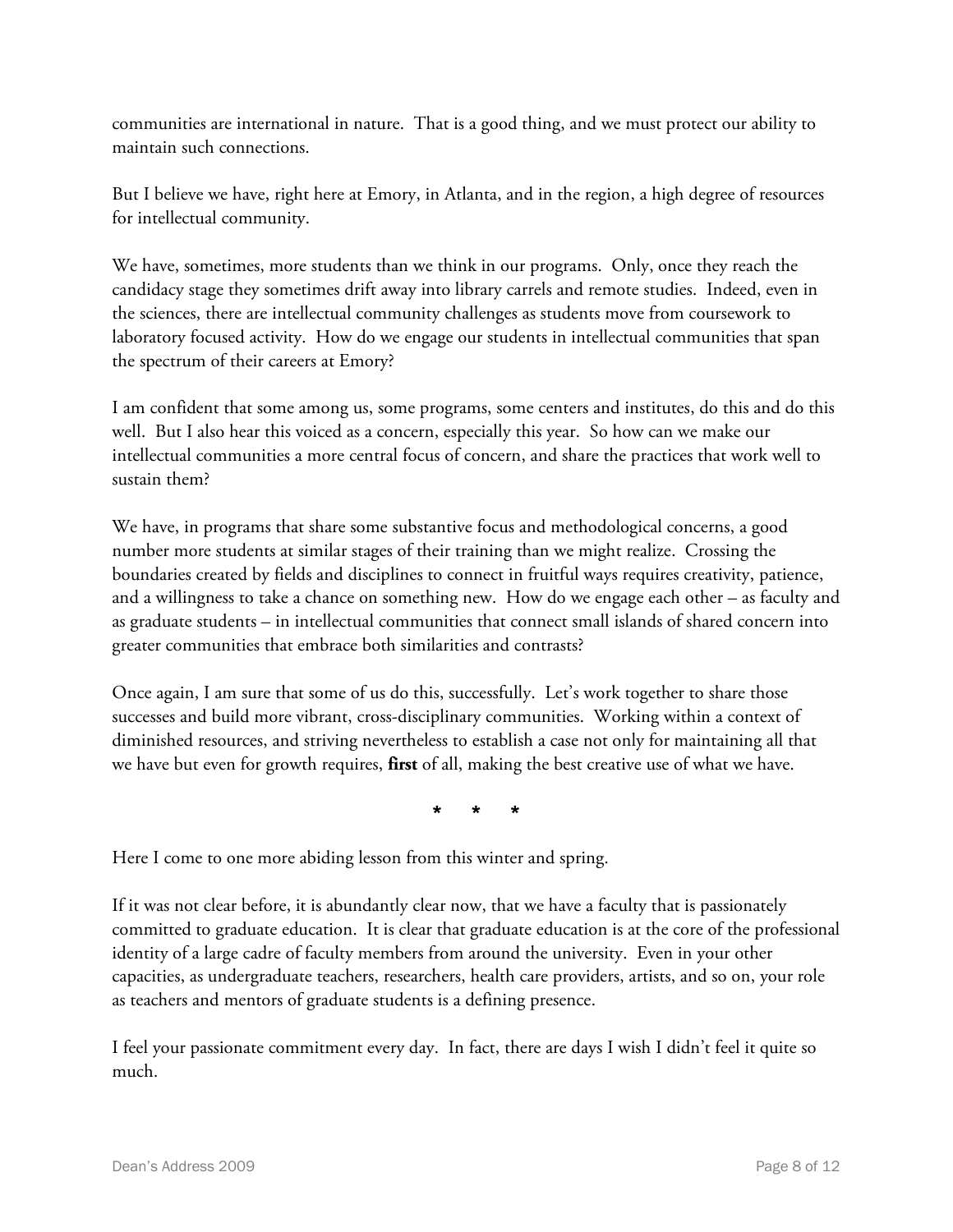Frankly, at times this spring I felt that commitment mainly as an agonistic presence. I think I understand why – I am the Dean, you are the faculty. I have, this year, the unpleasant task of figuring out how to meet a significant budget shortfall in a context of at best marginal flexibility. You have an impulse and an obligation to fight for the programs and commitments and projects that live in your hearts. In the end, I don't think you enjoy the agony any more than I do.

But it is time to turn a corner. With all that passion and commitment, and with all the talent and expertise and sheer intellectual power that goes along with it, surely we can think together, creatively, about the valuable work of graduate education at Emory.

Emory is, even in the context of new economic realities, a place of extraordinary resources and opportunities. Just in the past year, we have seen distinctive new developments.

- The establishment of Molecules to Mankind an exciting new program, funded in part by Burroughs-Wellcome, that will provide ways for PhD students to combine laboratory science and population science in their doctoral research. This program places Emory at the forefront of the training of a new a generation of investigators who can tackle some of our greatest health challenges, scientific and social, with a unique combination of breadth and depth.
- The launch of Slave Voyages a database and web interface that allows scholars and the public alike to grapple with the nature and legacy of one of the great stains on our nation's past. This project is an outstanding example of scholarship that is at once rigorous and public , that speaks both to the exacting standards of academic research and to issues that command the attention of our society at large.
- The Project on Scholarly Integrity a new Graduate School initiative, funded by a recently awarded grant from the Council of Graduate Schools. This project will help transform our many distinct efforts to teach our graduate students about ethics in research and scholarship into a shared conversation designed to prepare future intellectual leaders with the tools to engage the full spectrum of ethical issues raised by their intellectual work.

These projects, and many others, like the events surrounding the publication of the first volume of Beckett's letters, the recognition of the Winship Cancer Institute with a National Cancer Institute designation earlier this week, build on Emory's traditions of innovative and publically engaged scholarship, traditions that continue to make Emory a vibrant place to live our passion for intellectual inquiry and for teaching and mentoring new generations of scholars.

Thank you for all your contributions to graduate education at Emory. I look forward to the future we are creating together.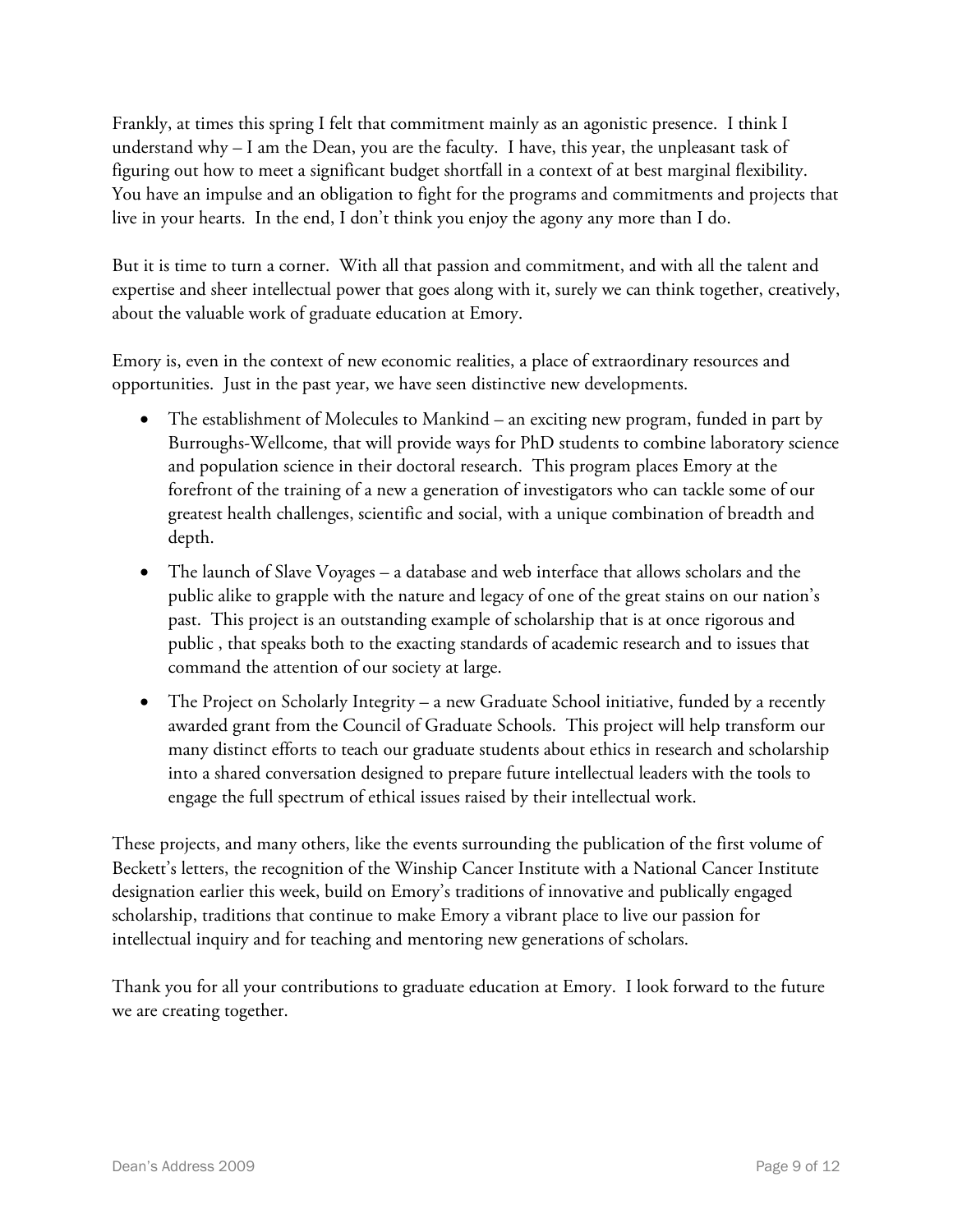## Appendix A: Tables and Graphs



#### Table 1: Overall Enrollment, Fall 2003 and Fall 2008



### Table 2: Enrollment by Division, Fall 2003 and Fall 2008

| <b>Division</b>         | 2003 2008 |      |
|-------------------------|-----------|------|
| <b>Humanities</b>       | 542       | 533  |
| <b>Natural Sciences</b> | 687       | 891  |
| Social Sciences         | 357       | 369  |
| <b>Total</b>            | 1586      | 1793 |

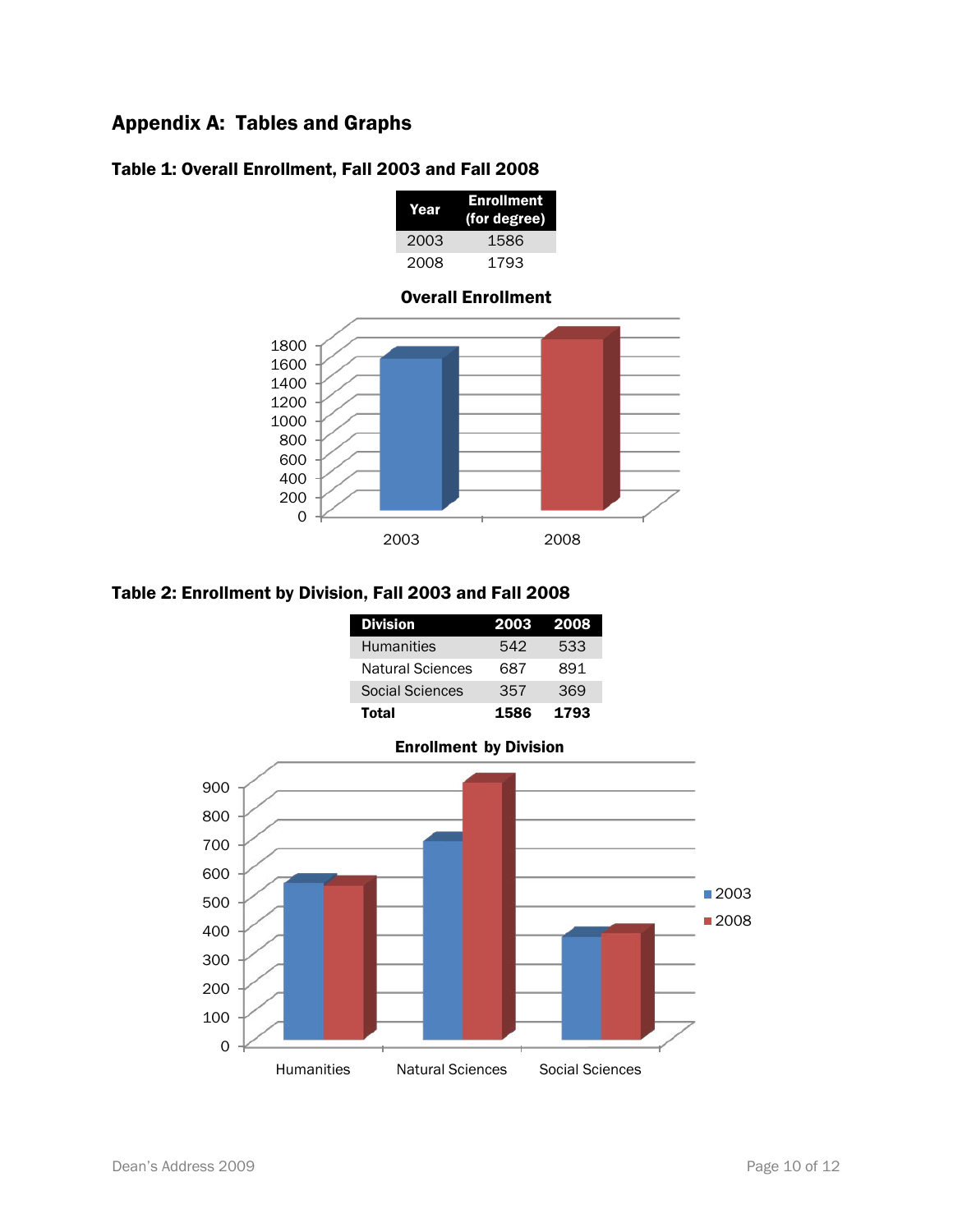Table 3: Enrollment by Unit of Faculty Appointment, Fall 2003 and Fall 2008

| Unit                          | 2003 | 2008 |
|-------------------------------|------|------|
| <b>Business</b>               | 21   | 42   |
| College of Arts and Sciences  | 940  | 921  |
| Graduate Division of Religion | 141  | 147  |
| <b>Health Sciences</b>        | 484  | 683  |
| Total                         | 1586 | 1793 |



Table 4: Enrollment by Funding Mix, Fall 2003 and Fall 2008